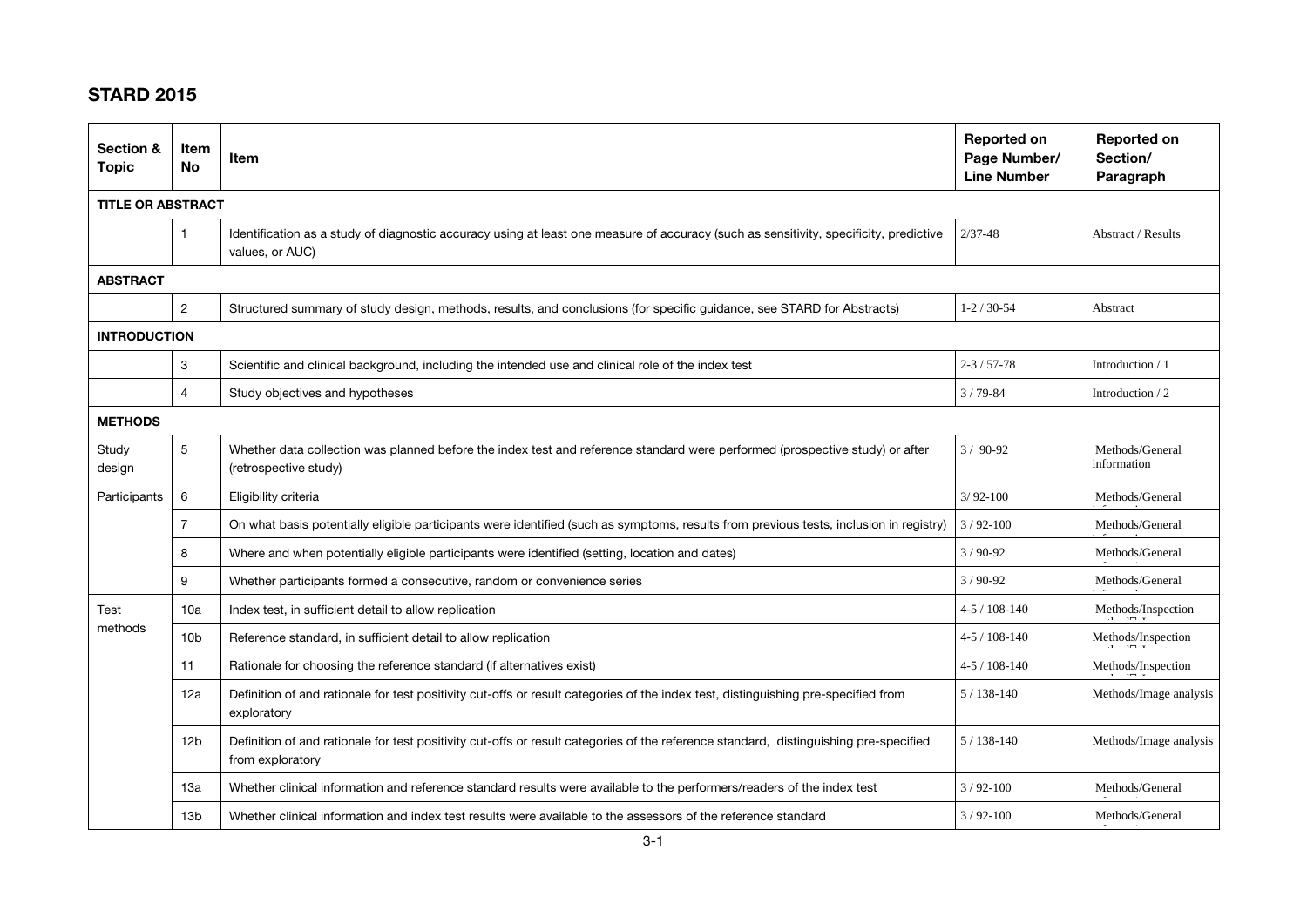| Analysis                 | 14              | Methods for estimating or comparing measures of diagnostic accuracy                                         | $5/145 - 151$   | Methods/Statistical |  |  |  |
|--------------------------|-----------------|-------------------------------------------------------------------------------------------------------------|-----------------|---------------------|--|--|--|
|                          | 15              | How indeterminate index test or reference standard results were handled                                     | $5/145 - 151$   | Methods/Statistical |  |  |  |
|                          | 16              | How missing data on the index test and reference standard were handled                                      | N/A             | N/A                 |  |  |  |
|                          | 17              | Any analyses of variability in diagnostic accuracy, distinguishing pre-specified from exploratory           | $5/145-151$     | Methods/Statistical |  |  |  |
|                          | 18              | Intended sample size and how it was determined                                                              | 9/281-282       | discussion/7        |  |  |  |
| <b>RESULTS</b>           |                 |                                                                                                             |                 |                     |  |  |  |
| Participants             | 19              | Flow of participants, using a diagram                                                                       | N/A             | N/A                 |  |  |  |
|                          | 20              | Baseline demographic and clinical characteristics of participants                                           | $5/155 - 160$   | Results / Analysis  |  |  |  |
|                          | 21a             | Distribution of severity of disease in those with the target condition                                      | $5-6/162-177$   | Results / CT value  |  |  |  |
|                          | 21 <sub>b</sub> | Distribution of alternative diagnoses in those without the target condition                                 | $5-6/162-177$   | Results / CT value  |  |  |  |
|                          | 22              | Time interval and any clinical interventions between index test and reference standard                      | $5-6/162-177$   | Results / CT value  |  |  |  |
| <b>Test results</b>      | 23              | Cross tabulation of the index test results (or their distribution) by the results of the reference standard | 12-13 / 373-380 | Results / CT value  |  |  |  |
|                          | 24              | Estimates of diagnostic accuracy and their precision (such as 95% confidence intervals)                     | $5-6/170-171$   | Results / CT value  |  |  |  |
|                          | 25              | Any adverse events from performing the index test or the reference standard                                 | N/A             | N/A                 |  |  |  |
| <b>DISCUSSION</b>        |                 |                                                                                                             |                 |                     |  |  |  |
|                          | 26              | Study limitations, including sources of potential bias, statistical uncertainty, and generalisability       | $8/264 - 268$   | Discussion / 7      |  |  |  |
|                          | 27              | Implications for practice, including the intended use and clinical role of the index test                   | 8/270-272       | Conclusion/1        |  |  |  |
| <b>OTHER INFORMATION</b> |                 |                                                                                                             |                 |                     |  |  |  |
|                          | 28              | Registration number and name of registry                                                                    | N/A             | N/A                 |  |  |  |
|                          | 29              | Where the full study protocol can be accessed                                                               | N/A             | N/A                 |  |  |  |
|                          | 30              | Sources of funding and other support; role of funders                                                       | N/A             | N/A                 |  |  |  |